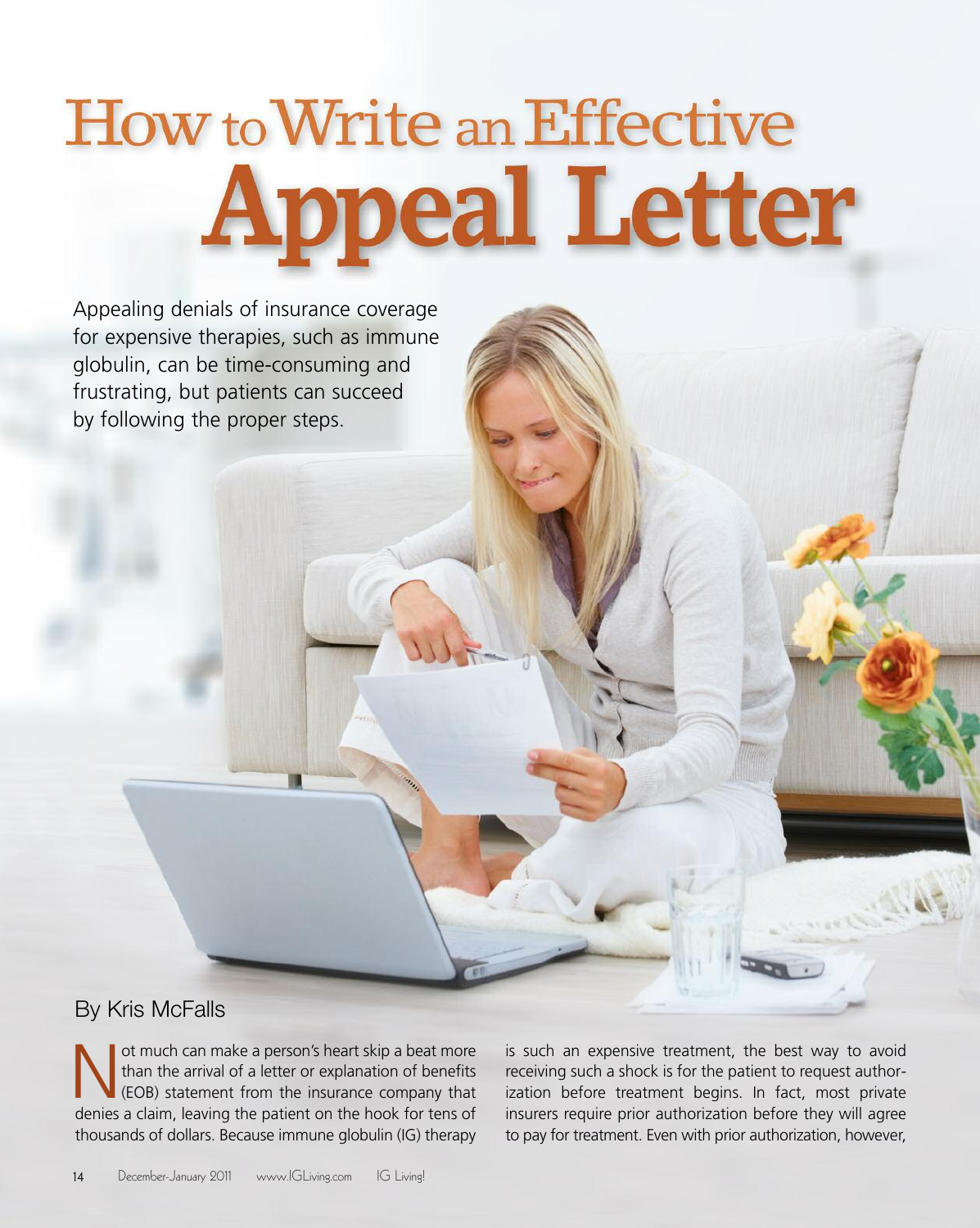insurance companies reserve the right to review medical records after the fact and can still deny claims. In either case, an appeal will need to be filed, and the process and the tools to appeal either a denial of authorization or denial of a claim are identical.

## **Don't Give Up: Appeal**

Filing an appeal can be stressful and frustrating for even the healthiest people. For those with a chronic illness, having to fight for lifesaving treatment on top of battling disease can be a daunting task. Many people would rather give up than continue fighting a system with so much red tape and so little transparency. According to Advocacy for Patients with Chronic Illness Inc., "although 94 percent of insurance denials are never appealed, approximately 70 percent of those that are appealed are granted. Clearly, then, the odds are good for a successful outcome for the patient who appeals."

#### **A Proper Approach for Appeal**

To help ensure a successful appeal, proper steps need to be followed. Be forewarned: A person should never take the seemingly easy route when filing an appeal. For example, when an insured calls to inquire about a denial, insurance companies often offer to start the appeal right away over the phone. As tempting as that can be, don't! Jennifer Jaff, attorney and former executive director of Advocacy for Patients with Chronic Illness Inc., gives this piece of advice: "Even though a denial letter will invite the insured to initiate an appeal by calling the insurance company to inform it of the intent to appeal, individuals should *never* appeal by phone, nor should they simply send a note without medical records and other documentation to back up the appeal. Instead, the appeal should be packaged so that the insurer will be left with no questions and little chance but to grant the appeal and cover the treatment needed."

#### **Before the Appeal Is Filed**

Before writing an appeal letter, it's important to gather some information.

Coding errors. An American Medical Association study revealed that one out of five medical claims contains errors. Several of those errors pertain to coding. Immune globulin therapy requires several components, such as supplies, nursing and the immune globulin itself, and each of these components requires a separate code. For instance, in the case of nursing, the first hour of care is one code and each additional hour is a separate code.

Additionally, the diagnosis and site of treatment have specialized codes. If any of the codes are wrong or do not mesh with the other codes, the entire claim or authorization request will be denied automatically. Individuals should double-check that the proper codes were used when the claim was filed. (See the listing of manufacturer sites of reference for code numbers and reimbursement questions on page 16.)

Treatment policies. It used to be that a doctor could write a script for a diagnosis, and treatment would be given, no questions asked. That is no longer the case. Insurers have specific policies for specific disease states. And, they have medical policies listing the medical criteria each patient must meet to justify treatment. If a patient is denied treatment, the medical policy detailing the medical criteria must be provided free of charge. So, prior to filing an appeal, the insurer's policy should be checked. Many insurers now have these policies available for viewing via the Internet.

# *An American Medical Association study revealed that one out of five medical claims contains errors.*

Plan types. There is a difference between a fully insured and self-funded insurance plan. This difference will help to determine how an appeal is processed, what an individual's rights are, and if a plan is governed by state laws or by the Employee Retirement Income Security Act (ERISA).

• Fully insured plans are governed by state regulations. Monthly premiums are paid by an employer to an insurance company, and the insurance company determines the benefits and pays the claims. So, an appeal will be made to the insurance company itself.

• Self-funded plans are common for large companies and are governed by ERISA. The employer hires an insurance company to administer the plan, but the employer actually pays the claims. And, the employer has the right to make exceptions and pay a claim an insurer has denied. So, in some cases, an appeal can be made directly to the employer's human resources department, which can choose to overrule the denial.

In addition, under the healthcare reform law, which went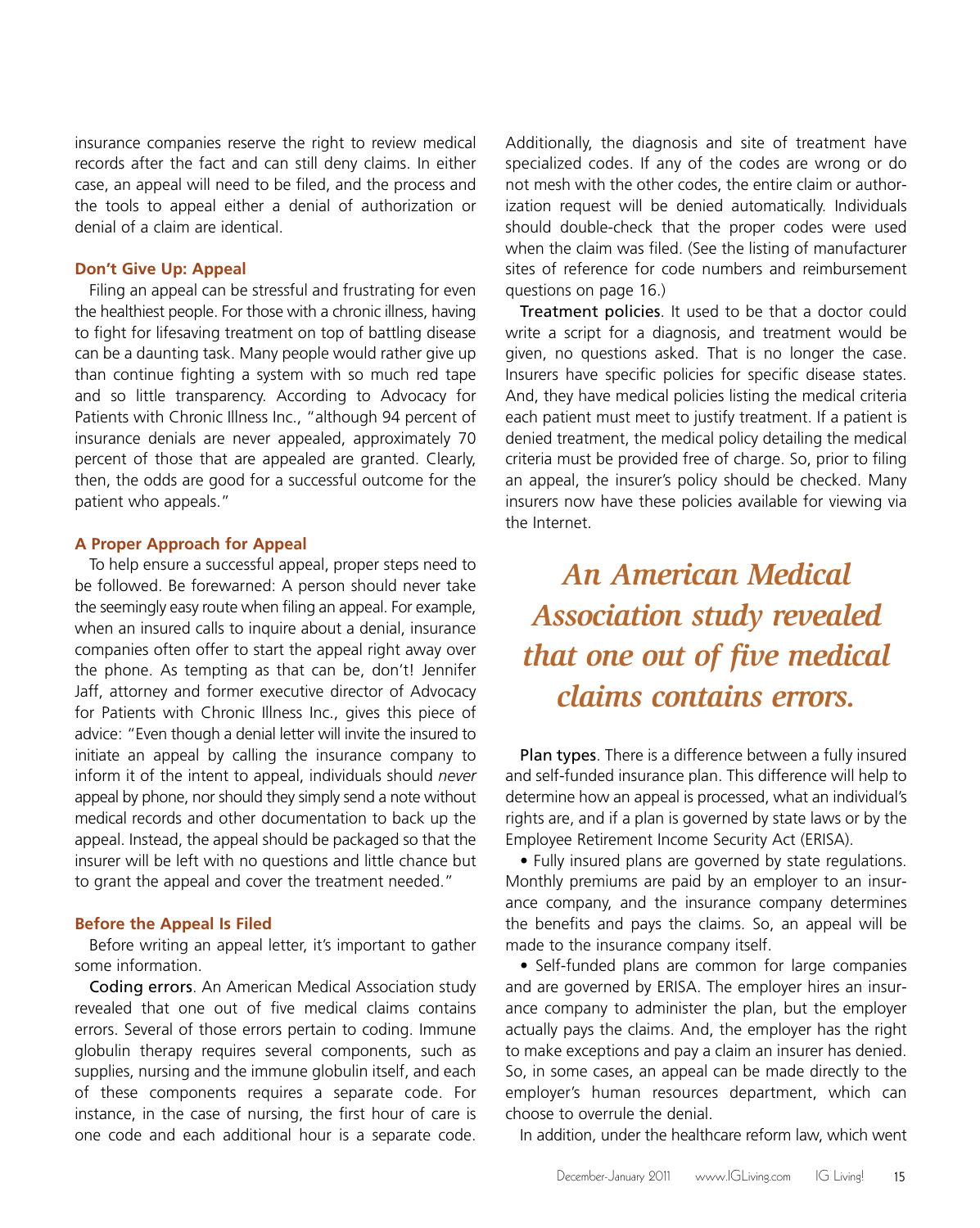into effect in September 2011, those covered under self-funded plans now have the right to ask an independent review organization to review the denial of coverage and consider whether to overturn the insurer's or plan's decision. However, this change does not apply to "grandfathered" plans, those that existed on the day when healthcare reform was signed into law that do not substantially modify their character (benefits package, copays, deductibles, etc.). The change applies only to plans that do make modifications, and requires them to comply with all of the provisions of the new law, including the expanded right to appeal.

Submitting the package. When making an appeal, it is important for a complete package to be submitted. A complete package includes:

• Name, date of birth, subscriber number and contact information

• Letter of medical necessity from the prescribing doctor detailing the diagnosis and need for treatment

• Lab reports and test results detailing how the patient fits the medical criteria (It is not enough to state that a patient is weak or that the patient called complaining of an infection. Weakness must be explained, and infections need to be validated. For instance, instead of stating that a patient is weak, it should be explained that the patient can no longer stand without assistance. In the case of

## infections, cultures and radiology reports are hard evidence that cannot be ignored.)

• Doctor's notes detailing treatments that have been tried and failed

• Peer-reviewed articles supporting immune globulin as a treatment for the disease (See website listings on page 17.)

*Although 94 percent of insurance denials are never appealed, approximately 70 percent of those that are appealed are granted.*

The timeline. Nothing will lose an appeal faster than not sticking to the allotted timeline. On average, most insurance companies require appeals to be made within 30 days. But, in some cases, the timeline for an appeal can be as long as 360 days or as short as 14 days. Each company's timeline is different, and it can be found on the back of the EOB statement.

## **IVIG Coding and Reimbursement Websites**

*Several of the immune globulin manufacturers have websites that list codes to make an insurance claim for IVIG treatments, as well as answer general reimbursement questions.*

## *Coding sites:*

**CSL Behring:** *<www.cslbehring-us.com/Products/Universal-Billing-Codes>* **Gammagard:** *[www.gammagard.com/healthcare-professionals/ordering-and](www.gammagard.com/healthcare-professionals/ordering-and-reimbursement/suggested-coding.html)[reimbursement/suggested-coding.html](www.gammagard.com/healthcare-professionals/ordering-and-reimbursement/suggested-coding.html)*

**Privigen:** *<www.privigen.com/professional/ordering-privigen/privigen-coding.aspx>*

## *Reimbursement sites:*

**CSL Behring:** *[www.cslbehring-us.com/physicians-and-healthcare-professionals/](www.cslbehring-us.com/physicians-and-healthcare-professionals/ reimbursement-resource-center.htm) [reimbursement-resource-center.htm](www.cslbehring-us.com/physicians-and-healthcare-professionals/ reimbursement-resource-center.htm)*

**Grifols:** *[http://www.grifolsusa.com/en/web/international/results?p\\_p\\_auth=Kt32SDgj&](http://www.grifolsusa.com/en/web/international/results?p_p_auth=Kt32SDgj&p_p_id=101&p_p_lifecycle=0&p_p_state=maximized&p_p_mode=view&p_p_col_id=column-2&p_p_col_count=1&_101_struts_action=%2Fasset_publisher%2Fview_content&_101_assetEntryId=178368&_1) [p\\_p\\_id=101&p\\_p\\_lifecycle=0&p\\_p\\_state=maximized&p\\_p\\_mode=view&p\\_p\\_col\\_id](http://www.grifolsusa.com/en/web/international/results?p_p_auth=Kt32SDgj&p_p_id=101&p_p_lifecycle=0&p_p_state=maximized&p_p_mode=view&p_p_col_id=column-2&p_p_col_count=1&_101_struts_action=%2Fasset_publisher%2Fview_content&_101_assetEntryId=178368&_1) [=column-2&p\\_p\\_col\\_count=1&\\_101\\_struts\\_action=%2Fasset\\_publisher%2Fview\\_](http://www.grifolsusa.com/en/web/international/results?p_p_auth=Kt32SDgj&p_p_id=101&p_p_lifecycle=0&p_p_state=maximized&p_p_mode=view&p_p_col_id=column-2&p_p_col_count=1&_101_struts_action=%2Fasset_publisher%2Fview_content&_101_assetEntryId=178368&_1) [content&\\_101\\_assetEntryId=178368&\\_101\\_type=content&\\_101\\_groupId=10192&](http://www.grifolsusa.com/en/web/international/results?p_p_auth=Kt32SDgj&p_p_id=101&p_p_lifecycle=0&p_p_state=maximized&p_p_mode=view&p_p_col_id=column-2&p_p_col_count=1&_101_struts_action=%2Fasset_publisher%2Fview_content&_101_assetEntryId=178368&_1) [\\_101\\_urlTitle=reimbursement-poli-1&redirect=%2Fen%2Fweb%2Finternational%](http://www.grifolsusa.com/en/web/international/results?p_p_auth=Kt32SDgj&p_p_id=101&p_p_lifecycle=0&p_p_state=maximized&p_p_mode=view&p_p_col_id=column-2&p_p_col_count=1&_101_struts_action=%2Fasset_publisher%2Fview_content&_101_assetEntryId=178368&_1) [2Fresults%3Fq%3Dreimbursement](http://www.grifolsusa.com/en/web/international/results?p_p_auth=Kt32SDgj&p_p_id=101&p_p_lifecycle=0&p_p_state=maximized&p_p_mode=view&p_p_col_id=column-2&p_p_col_count=1&_101_struts_action=%2Fasset_publisher%2Fview_content&_101_assetEntryId=178368&_1)*

**Octapharma:** *[www.octapharma.com/en/about-octapharma/corporate-profile/](www.octapharma.com/en/about-octapharma/corporate-profile/ subsidiaries/octapharma-usa-inc/octapharma-usa-inc.html) [subsidiaries/octapharma-usa-inc/octapharma-usa-inc.html](www.octapharma.com/en/about-octapharma/corporate-profile/ subsidiaries/octapharma-usa-inc/octapharma-usa-inc.html)*

Keeping a journal can assist individuals to file an appeal within the allotted timeline. It can be used to track when letters are received, as well as to list the names, dates and times of people spoken to. This can be especially helpful because dates can be tricky. Many insurers date the letters of denial on the date they write the letter, which is usually at least a week before the letter is received. Therefore, the envelope with the postmark should be kept as proof of the date of receipt.

Return receipt. Last, the entire appeal package should be submitted Certified Mail Return Receipt, requiring the recipient at the insurance company to sign for the document and the post office to provide notification of receipt to the sender.